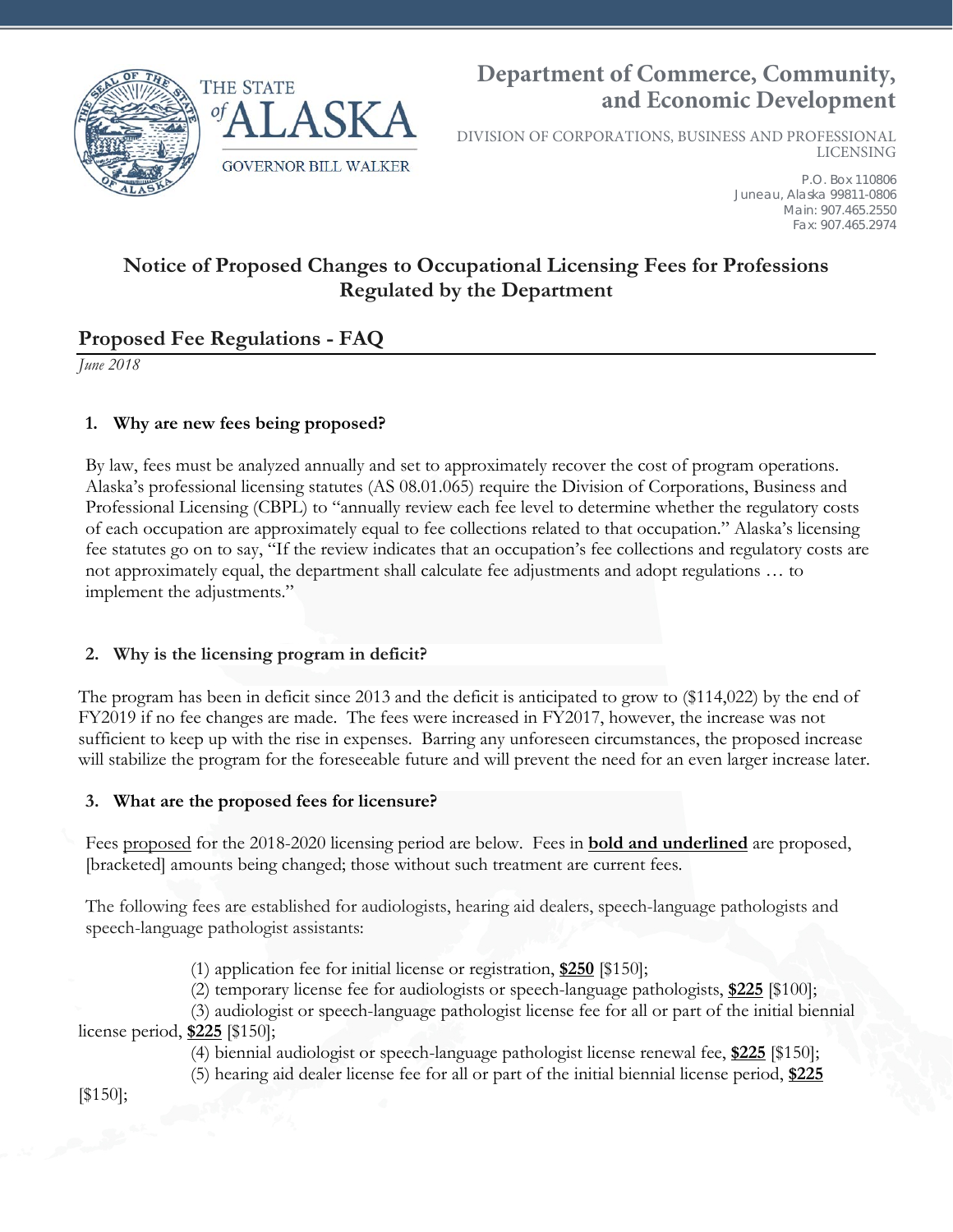(6) hearing aid dealer biennial license renewal fee, **\$225** [\$150];

(7) delinquent fee for delayed renewal, \$50;

(8) speech-language pathologist assistant registration fee for all or part of the initial biennial registration period, **\$225** [\$100];

(9) biennial speech-language pathologist assistant registration renewal fee, **\$225** [\$100].

### **4. How are the estimated costs determined?**

AS 08.01.065 requires *all costs* of regulating the profession to be borne by its licensees.The proposed fees are based on known and anticipated costs.

## **5. What do licensing fees pay for?**

The agency must create, publish, and manage licensing application forms and fees, which entail adherence to the state's recordkeeping, security, payment, and refund policies and procedures.

• Requirement of licensees to meet professional fitness standards, which are evaluated by the license examiner and referred to the agency's investigative unit if necessary for further review.

• Enforcement of disciplinary sanctions available to the agency if a licensee violates the state licensing statutes or regulations or an individual practices the profession without a license. Because state law requires all costs of a licensing program to be borne by the licensees of that program (AS 08.01.065), any investigative, attorney, or appeal expenses of the state will be recovered in the licensing fee.

• Alaska statutes defer to the Board to adopt necessary regulations for management of the licensing program. This requires board and investigator travel, legal support, and other resources the board and division needs to comply with the expectations of law. The Alaska Administrative Code prescribes the requirements for public notice and adoption of agency regulations, the cost of which is borne by the licensing program.

## **6. What could potentially happen to the program if the licensing fee is not increased?**

If the fees are not increased now they would require a very steep fee increase in the future. AS 08.01.065 require the Division of Corporations, Business and Professional Licensing (CBPL) review fee levels and "If the review indicates that an occupation's fee collections and regulatory costs are not approximately equal, the department shall calculate fee adjustments and adopt regulations"

#### **7. When will this fee be effective?**

After public comment deadline, comments received are compiled and given to the Division Director (Department) for consideration. The Division Director (Department) may adopt the regulation as written/publicly noticed, may amend and adopt them, or choose to take no action, or may withdraw the proposed regulations in part or in its whole. After Division/Department action, the adopted regulations goes to Department of Law (DOL) for final review/approval. DOL either approves or disapproves